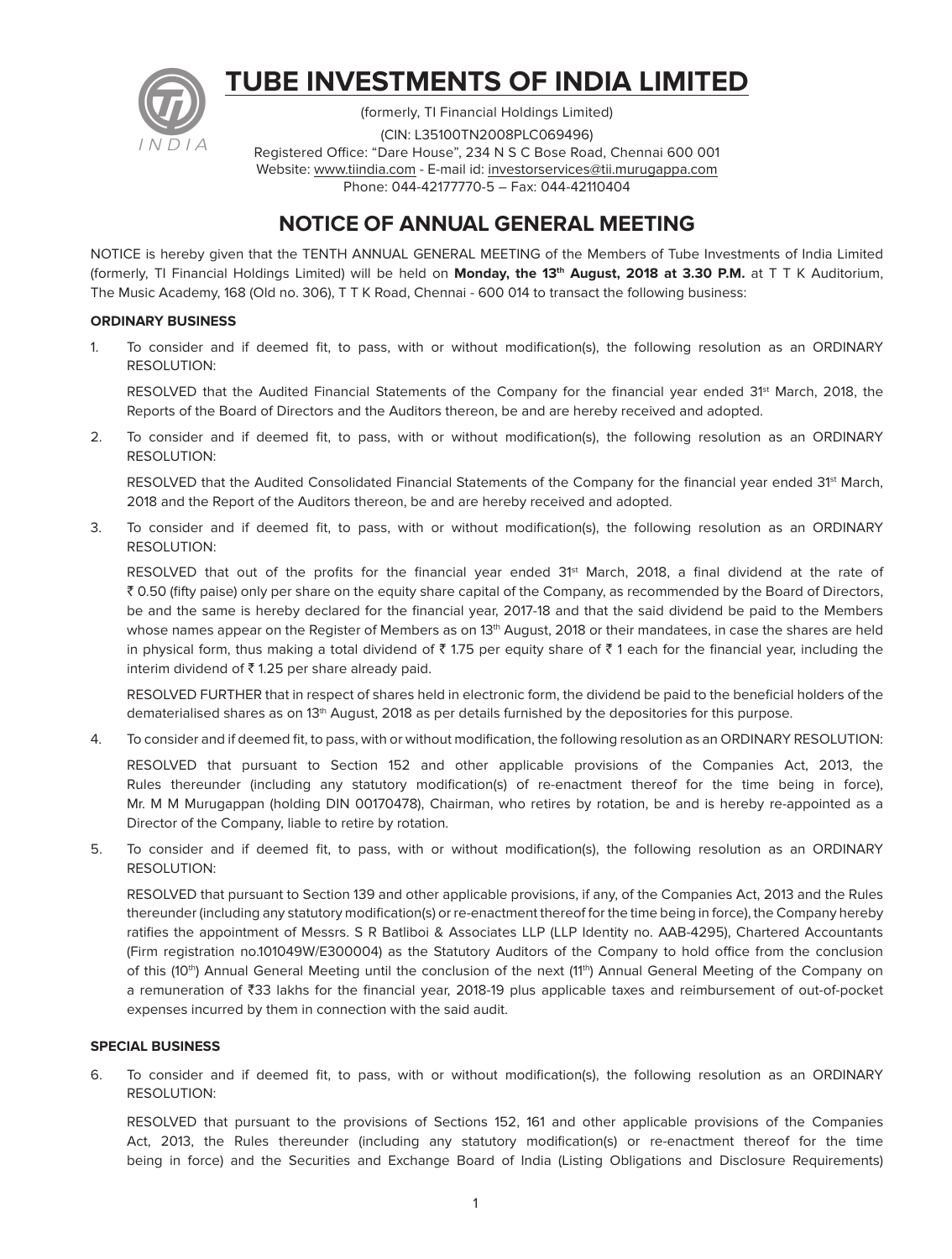Regulations, 2015, as amended from time to time, Mr. Ramesh K B Menon (holding DIN 05275821), Additional Director, who holds office up to the date of this Annual General Meeting, be and is hereby appointed as a non-executive Director of the Company, liable to retire by rotation.

7. To consider and if deemed fit, to pass, with or without modification(s), the following resolution as a SPECIAL RESOLUTION:

 RESOLVED that pursuant to the provisions of Section 13 and other applicable provisions, if any, of the Companies Act, 2013, including any statutory modifications or re-enactment thereof, for the time being in force, and the Rules framed thereunder, consent of the Members of the Company be and is hereby accorded for the alteration of existing sub-clause 10 under III(B) of the Memorandum of Association of the Company by inclusion of the words "or for political purposes" immediately after the word "institutions" occurring in the said sub-clause 10 and also for deletion of the existing words "but not to any political purposes" occurring at the end of the said sub-clause 10, such that after the aforesaid alterations, the amended sub-clause 10 to read as under:

10. To give donations or subscriptions to any religious, charitable or social institutions or for political purposes or to give any charity incidental or conducive to any business that may be carried on by the Company.

 RESOLVED FURTHER that for the purpose of giving effect to this resolution, the Board (including Committee(s) thereof and/or any Director or any individual delegated with powers necessary for the purpose) be and is hereby authorised to do all such acts, deeds, matters and things, as may be necessary, proper or expedient without being required to seek any further consent or approval of the Company or otherwise to the end and intent that they shall be deemed to have been given all necessary approval thereto expressly by the authority of this resolution.

8. To consider and if deemed fit, to pass, with or without modification(s), the following resolution as a SPECIAL RESOLUTION:

 RESOLVED that pursuant to Section 42 and other applicable provisions, if any, of the Companies Act, 2013 ("the Act") read with the Companies (Prospectus and Allotment of Securities) Rules, 2014 and/or other applicable Rules [including any statutory modification(s) or re-enactment thereof for the time being in force] and further subject to such approvals, as may be required, consent of the Company be and is hereby accorded to the Board of Directors of the Company ("the Board") to offer, issue and allot Secured Redeemable Non-convertible Debentures ("NCDs"), in one or more series or tranches, on private placement basis, to eligible investors under the applicable laws, regulations, guidelines etc., in such manner, and wherever necessary or required, in consultation with merchant bankers/and or advisors or others, on such terms and conditions (including such coupon rates as may be negotiated) and for such purposes/objectives of the Company as the Board may, in its absolute discretion, decide at the time of issue of the NCDs, provided that the total amount so raised by the Company, through issuance of such NCDs (including the premium thereon, if any, as may be decided by the Board), shall not exceed, during the period commencing from the date of conclusion of the 10th Annual General Meeting till the date of conclusion of the next/immediately succeeding 11<sup>th</sup> Annual General Meeting, an aggregate sum of ₹500 crores.

 RESOLVED FURTHER that the Board be and is hereby authorised to do all such acts, deeds, matters and things and execute all documents or writings, as may be necessary or proper or expedient for the purpose of giving effect to this resolution including creation of security in favour of the lenders as may become necessary, intimating the concerned authorities or such other regulatory body/ies and for matters connected therewith or incidental thereto including delegating all or any of the powers conferred herein to any Committee of the Directors or any Director(s) or Officer(s) of the Company to the extent permitted under the Act and the Rules thereunder.

9. To consider and if deemed fit, to pass, with or without modification(s), the following resolution as an ORDINARY RESOLUTION:

 RESOLVED that pursuant to the provisions of Section 148(3) and other applicable provisions, if any, of the Companies Act, 2013 and the Rules thereunder [including any statutory modification(s) or re-enactment thereof, for the time being in force], the remuneration payable during the financial year 2019-20 to M/s. S Mahadevan & Co., Cost Accountants (holding Registration No.000007) appointed by the Board of Directors of the Company to conduct the audit of the cost records of the Company for the financial year 2018-19, amounting to ₹3,00,000/- (Rupees three lakhs) in addition to reimbursement of out-of-pocket expenses incurred in connection with the said audit but excluding taxes, as may be applicable, be and is hereby ratified and confirmed.

 RESOLVED FURTHER that the Board of Directors of the Company be and is hereby authorised to do all acts and take all such steps as may be necessary, proper or expedient to give effect to this resolution.

By Order of the Board Place : Chennai **S Suresh** Date : 7<sup>th</sup> May, 2018 **Company Secretary** 2018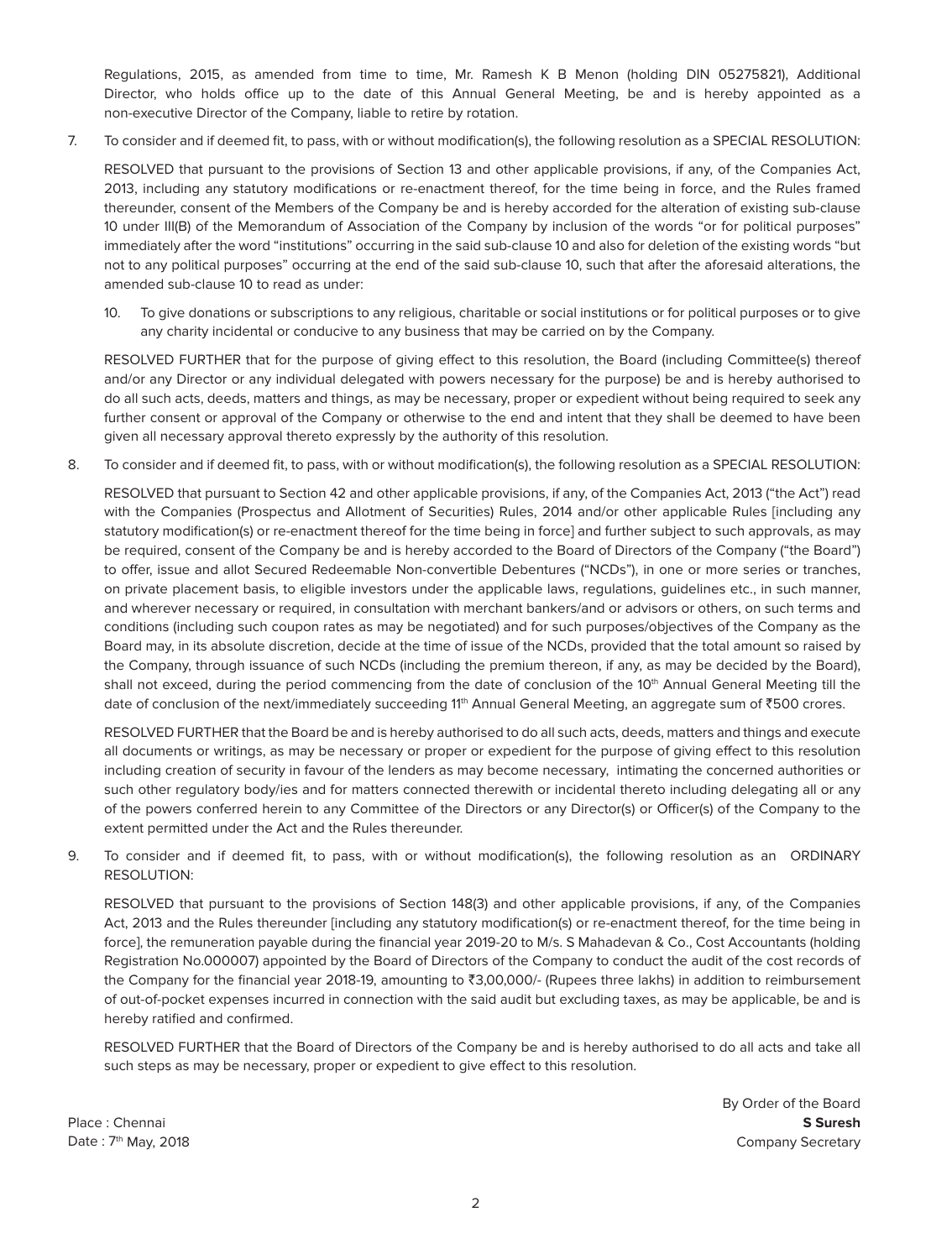# **NOTES:**

- **1. A Member entitled to attend and vote is entitled to appoint a proxy to attend and vote instead of himself and the proxy need not be a Member. The proxy form is annexed herewith. The duly completed proxy form must be sent so as to reach the Company not less than 48 hours before the commencement of the meeting.**
- **2. A person shall not act as proxy on behalf of Members exceeding fifty in number and holding in the aggregate more than 10% of the total share capital of the Company carrying voting rights. A Member holding more than 10% of the total share capital of the Company carrying voting rights may appoint a single person as proxy and such person shall not act as a proxy for any other person or shareholder.**
- 3. Statement of material facts in respect of the Special Business under Item nos.6 to 9 (pursuant to Section 102 of the Companies Act, 2013) is annexed hereto.
- 4. The Register of Members and the Share Transfer Books of the Company will remain closed from Wednesday, 1<sup>st</sup> August, 2018, to Monday, 13<sup>th</sup> August, 2018 (both days inclusive).
- 5. Members are requested to intimate the Registrar and Transfer Agent viz., **Karvy Computershare Private Ltd, Karvy Selenium Tower B, Plot 31-32 Gachibowli, Financial District, Nanakramguda, Hyderabad - 500 032** (RTA), not later than 1st August, 2018, of any change in their address/details about their Bank Account number, Name of the Bank, Bank's Branch name and address to enable the Company to remit the dividend electronically or alternatively, for incorporating in the dividend warrants. For shares held in dematerialised form, change in address/Bank account particulars may be intimated directly to the Member's Depository Participant(s).
- 6. Members holding shares in physical form are encouraged to nominate a person to whom their shareholding in the Company shall vest in the event of their demise. Nomination forms will be sent to the Members on request, by the RTA.
- 7. SEBI has recently directed all companies and their RTAs to immediately seek from shareholders, who hold shares in physical mode and have not furnished their PAN and Bank account details, details of the same. Hence, such Members are advised to furnish a self-attested copy of their PAN card and cancelled cheque leaf relating to their Bank account to the Company/RTA at the earliest.
- 8. All Members who hold their shares in physical mode are further advised to dematerialise their shares at the earliest as SEBI has decided that securities of listed companies can be transferred only in the dematerialised form from 4<sup>th</sup> December, 2018.
- 9. Electronic (soft) copy of the Notice of the 10<sup>th</sup> Annual General Meeting of the Company *inter alia* indicating the process and manner of e-voting along with the Attendance Slip & Proxy Form and the Annual Report for 2017-18 is being sent to all the Members whose e-mail IDs are registered with the Company/Depository Participant(s) for communication purposes unless any Member has requested for a hard copy of the same. For Members who have not registered their e-mail address, physical copies of the Notice of the 10<sup>th</sup> Annual General Meeting of the Company inter alia including the process and manner of e-voting along with the Attendance Slip & Proxy Form and the Annual Report for 2017-18 are being sent in the permitted mode.
- 10. All documents referred in the accompanying Notice and the Statement shall be open for inspection in physical or in electronic form at the Registered Office of the Company during normal business hours (9.30 a.m. to 5.30 p.m.) on all working days except Saturdays and Sundays, up to and including the date of the Annual General Meeting and also at the meeting.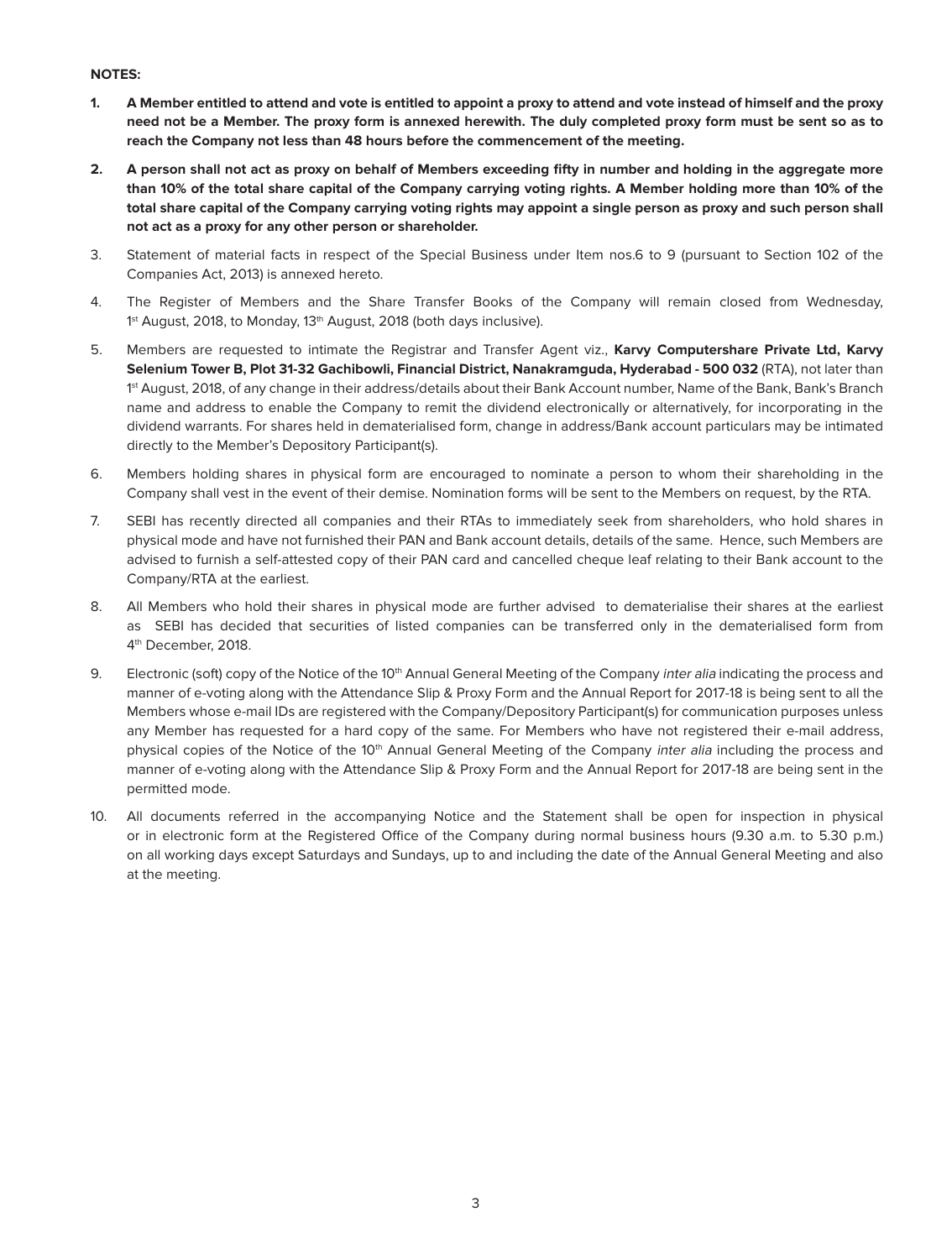# **ANNEXURE TO THE NOTICE**

#### Details of the Director seeking re-appointment at the 10<sup>th</sup> Annual General Meeting vide Item no.4 of the Notice dated 7<sup>th</sup> May, 2018

[Pursuant to Regulation 36 of the Securities and Exchange Board of India (Listing Obligations and Disclosure Requirements) Regulations, 2015]

The resume of Mr. M M Murugappan, in brief and other details required to be provided pursuant to Regulation 36 of the Securities and Exchange Board of India (Listing Obligations and Disclosure Requirements) Regulations, 2015 is provided below for the consideration of the Members:

#### **Mr. M M Murugappan**

Mr. M M Murugappan holds a Masters degree in Chemical Engineering from the University of Michigan. He was appointed as a Director of the Company with effect from 1<sup>st</sup> August, 2017 and he is the Chairman of the Company.

Details of other Directorships and memberships in Committees held by him are as follows:

| <b>Chairman</b>                               | <b>Director</b>                                  |
|-----------------------------------------------|--------------------------------------------------|
| Carborundum Universal Ltd (listed company)    | Mahindra and Mahindra Ltd (listed company)       |
| Coromandel International Ltd (listed company) | Cyient Ltd (listed company)                      |
| TI Financial Holdings Ltd (listed company)    | Ambadi Investments Ltd                           |
| Cholamandalam MS General Insurance Co. Ltd    | Murugappa Organo Water Solutions Private Ltd     |
| Wendt India Ltd (listed company)              | M M Muthiah Research Foundation                  |
| Cholamandalam Health Insurance Ltd            | Idea Lab (India) Private Ltd                     |
| Volzhsky Abrasive Works, Russia               | <b>IIT Madras Research Park</b>                  |
| <b>Committee Memberships / Chairmanships</b>  |                                                  |
| <b>Audit Committee</b>                        | <b>Investment Committee</b>                      |
| <b>Chairman</b>                               | <b>Member</b>                                    |
| <b>Cyient Ltd</b>                             | Carborundum Universal Ltd                        |
| <b>Member</b>                                 | Cholamandalam MS General Insurance Co. Ltd       |
| Mahindra & Mahindra Ltd                       | <b>Shares &amp; Debentures Committee</b>         |
| Ambadi Investments Ltd                        | Chairman                                         |
| <b>Stakeholders Relationship Committee</b>    | Tube Investments of India Ltd.                   |
| <b>Chairman</b>                               | <b>Corporate Social Responsibility Committee</b> |
| Tube Investments of India Ltd                 | <b>Chairman</b>                                  |
| TI Financial Holdings Ltd                     | TI Financial Holdings Ltd                        |
| Wendt India Ltd                               | Cholamandalam MS General Insurance Co. Ltd       |
| Carborundum Universal Ltd                     | <b>Member</b>                                    |
| <b>Member</b>                                 | Ambadi Investments Ltd                           |
| Ambadi Investments Ltd                        | R & D Committee                                  |
| <b>Nomination and Remuneration Committee</b>  | <b>Chairman</b>                                  |
| <b>Chairman (Governance)</b>                  | Mahindra & Mahindra Ltd                          |
| Mahindra and Mahindra Ltd                     | <b>Borrowing Committee</b>                       |
| <b>Member</b>                                 | <b>Member</b>                                    |
| Tube Investments of India Ltd                 | Ambadi Investments Ltd                           |
| <b>Cyient Ltd</b>                             | <b>Management Committee</b>                      |
| TI Financial Holdings Ltd                     | Chairman                                         |
| <b>Risk Management Committee</b>              | Cholamandalam MS General Insurance Co. Ltd       |
| <b>Chairman</b>                               | <b>Business Committee</b>                        |
| <b>Cyient Ltd</b>                             | <b>Member</b>                                    |
| <b>Member</b>                                 | Cholamandalam MS General Insurance Co. Ltd       |
| Mahindra & Mahindra Ltd                       |                                                  |
| Cholamandalam MS General Insurance Co. Ltd    |                                                  |
| <b>Loans Committee</b>                        |                                                  |
| <b>Chairman</b>                               |                                                  |
| Tube Investments of India Ltd                 |                                                  |

Mr. M M Murugappan holds 18,90,385 equity shares of the Company.

The other details relating to Mr. M M Murugappan pursuant to the Secretarial Standard on General Meetings appear in the Annual Report under Directors' Profile, Corporate Governance Report and annexure thereto.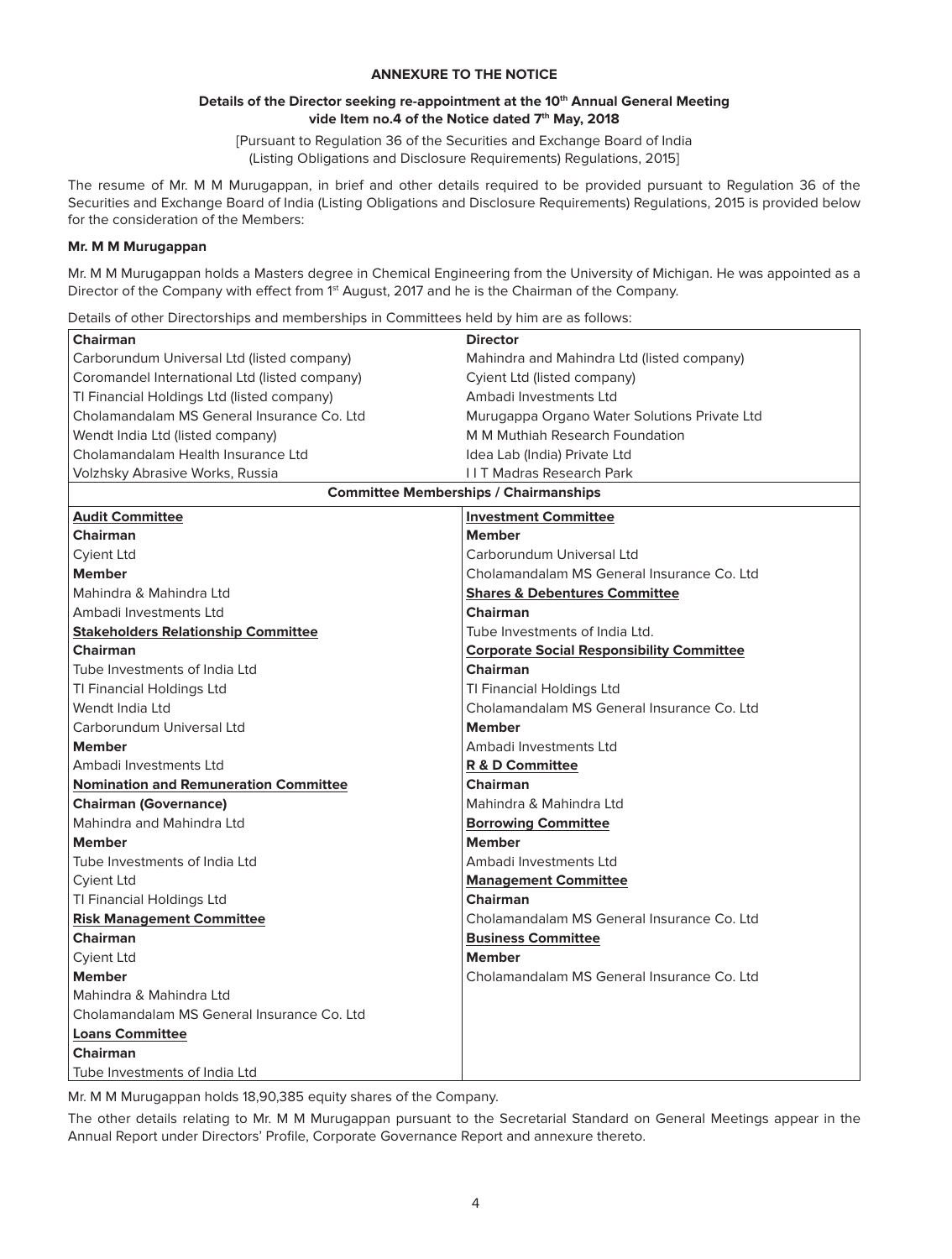The Board recommends his appointment as a Director liable to retire by rotation for approval by the Members of the Company.

Mr. M M Murugappan is not related to the other Directors and Key Managerial Personnel of the Company, and their relatives.

Except Mr. M M Murugappan, being the appointee, none of the Directors and Key Managerial Personnel of the Company and their relatives, is concerned or interested, financially or otherwise, in the resolution relating to his re-appointment as Director of the Company.

# **Statement in respect of the Special Business under Item nos. 6 to 9 (pursuant to Section 102 of the Companies Act, 2013)**  of the Notice dated 7<sup>th</sup> May, 2018

#### **Item no.6**

Mr. Ramesh K B Menon, holding DIN 05275821 was appointed as an Additional Director of the Company with effect from 16<sup>th</sup> November, 2017 pursuant to Section 161(1) of the Companies Act, 2013 ("the Act") and holds office up to the date of the ensuing Annual General Meeting. The Company has received the requisite consent and disclosure forms from him. The Company has also received a notice in writing from a Member under Section 160 of the Act in respect of Mr. Ramesh K B Menon's appointment.

Mr. Ramesh K B Menon is a graduate in Science from Jai Hind College, Mumbai and an alumnus of XLRI, Jamshedpur. Mr. Menon had earlier worked with Madura Coats as its Director - HR, South Asia and his experience with Madura Coats spanned twenty-seven years where he had handled several HR leadership assignments including as the HR Head for South Asia & Africa Regions, consisting of thirteen countries.

Details of other Directorships and memberships in Committees held by him are as follows:

| <b>Director</b>                           | <b>Committee Memberships</b>                 |
|-------------------------------------------|----------------------------------------------|
| E.I.D. Parry (India) Ltd (listed company) | <b>Audit Committee</b>                       |
| Ambadi Enterprises Ltd                    | <b>Member</b>                                |
| Parry Enterprises India Ltd               | Ambadi Enterprises Ltd                       |
| Parry Murray and Company Ltd              | Parry Enterprises India Ltd                  |
| Parry Agro Industries Ltd                 | Parry Agro Industries Ltd                    |
| <b>Triumph Electoral Trust</b>            | <b>Stakeholders Relationship Committee</b>   |
|                                           | <b>Member</b>                                |
|                                           | E.I.D Parry India Ltd                        |
|                                           | <b>Nomination and Remuneration Committee</b> |
|                                           | <b>Member</b>                                |
|                                           | E.I.D Parry India Ltd                        |

Mr. Ramesh K B Menon does not hold any shares of the Company.

The other details relating to Mr. Ramesh K B Menon pursuant to the Secretarial Standard on General Meetings appear in the Annual Report under Directors' Profile, Corporate Governance Report and annexure thereto.

The Board recommends his appointment as a Director liable to retire by rotation for approval by the Members of the Company.

Mr. Ramesh K B Menon is not related to the other directors and Key Managerial Personnel of the Company and their relatives.

Except Mr. Ramesh K B Menon, being the appointee, none of the Directors and Key Managerial Personnel of the Company and their relatives, is concerned or interested, financially or otherwise, in the resolution relating to his appointment as Director of the Company.

#### **Item no.7**

Section 182 of the Companies Act, 2013 provides that a company other than a government company and a company which has been in existence for less than three financial years may contribute any amount directly or indirectly to any political party.

sub-clause 10 under III(B) viz, Objects Incidental or Auxiliary to the Attainment of Main Objects in the Memorandum of Association (MoA) of the Company expressly stipulates that the Company cannot contribute to any political purposes.

To remove the impediment in contributing for political purposes, as and when proposed, it is proposed that the aforesaid Sub-clause 10 under III(B) of the MoA be altered by insertion of words to provide for making of political contributions. Such alteration to the MoA would require the approval of the Members in general meeting.

Accordingly, approval of the Members is sought by way of a Special Resolution under the applicable provisions of the Act and the Rules thereunder for alteration of the existing sub-clause 10 under III(B) viz, Objects Incidental or Auxiliary to the Attainment of Main Objects in the MoA as per details provided in the resolution under the Notice. The Board recommends the resolution for approval by the shareholders of the Company.

None of the Directors of the Company and Key Managerial Personnel of the Company and their relatives is concerned or interested in the aforesaid Special Resolution.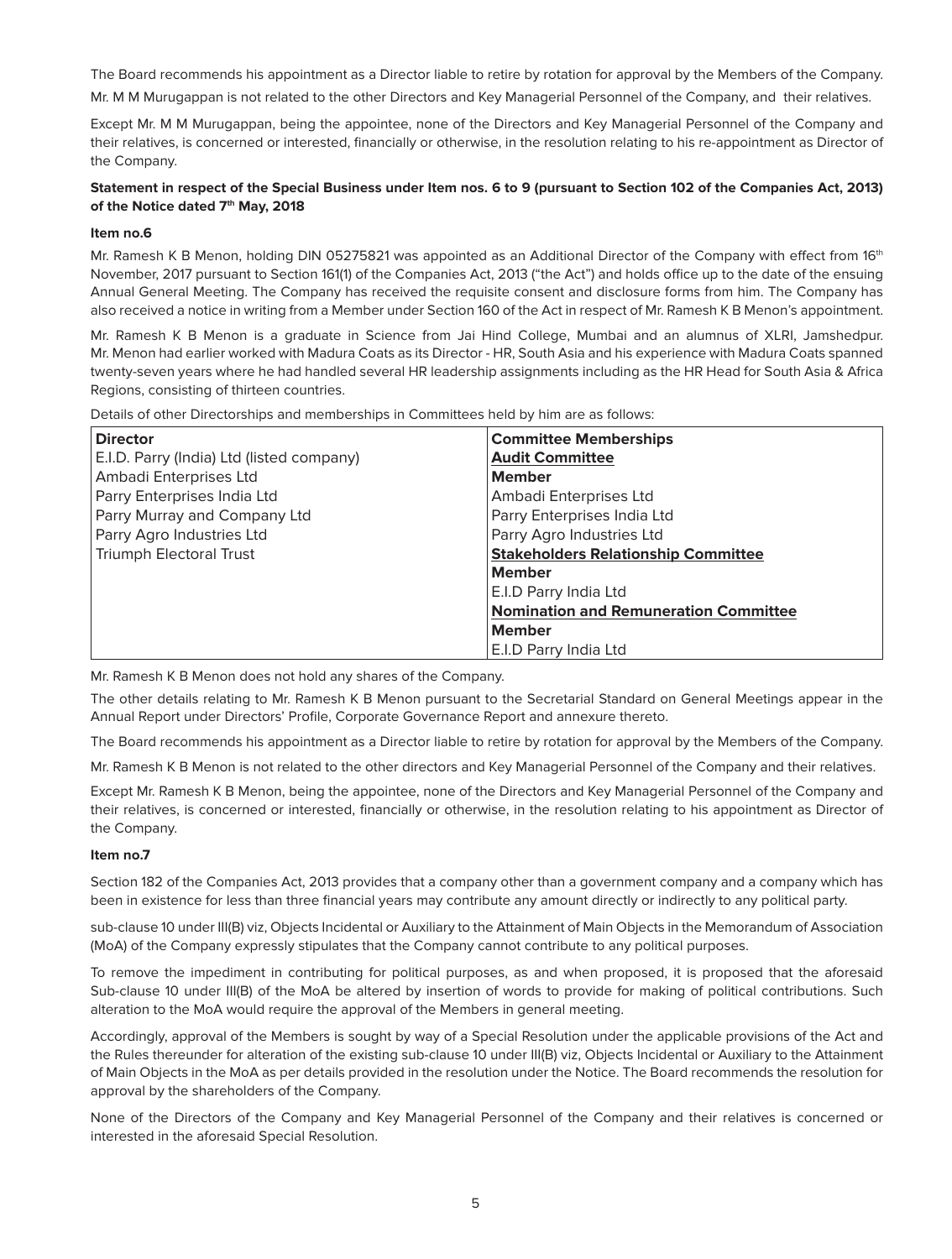#### **Item no.8**

The Companies Act, 2013 ('the Act") stipulates that private placement offer/invitation of securities, not made in compliance with the provisions of the said Act and Rules framed thereunder shall be treated as a public offer requiring compliance with the Securities Contracts (Regulation) Act, 1956 and the Securities and Exchange Board of India Act, 1992.

The Company in the ordinary course of business raises long-term borrowings, either by way of term loans, inter-corporate deposits, external commercial borrowing(s) or debentures. It is estimated that the Company will be resorting to an aggregate long-term borrowing of  $\text{\textdegree{500 Cr}}$  in the coming months, which may be in any one mode (or) in a combination of modes, including through issue of secured redeemable non-convertible debentures (NCDs) on private placement basis. If the Company proposes to raise long-term borrowing by such issue of NCDs on private placement basis, the Act mandates that the Company shall obtain prior approval of its shareholders by means of a Special Resolution in respect of such borrowing through NCDs during the year.

Accordingly, approval of the Members is sought by way of a Special Resolution under the applicable provisions of the Act and the Rules thereunder for issue of NCDs on private placement basis for a maximum sum of `500 Cr, including such premium thereon, if any, as may be decided by the Board and at such coupon rates as may be negotiated and also creation of necessary security therefore, as part of the long-term borrowing programme of the Company, during the period commencing from the date of conclusion of the 10<sup>th</sup> Annual General Meeting till the date of conclusion of the next/ immediately succeeding 11<sup>th</sup> Annual General Meeting. The Board recommends the resolution for approval by the shareholders of the Company.

None of the Directors of the Company and Key Managerial Personnel of the Company and their relatives is concerned or interested in the aforesaid Special Resolution.

#### **Item no.9**

In terms of the Companies (Cost Records and Audit) Rules, 2014, as amended, some of the products of the Company are covered under the requirement of conduct of audit of the cost records.

M/s. S Mahadevan & Associates were appointed by the Board of Directors, on the recommendation of the Audit Committee, as the Cost Auditors to conduct an audit of the cost records in respect of the aforementioned products of the Company for the financial year, 2018-19 on the remuneration payable to them as per details furnished under Item no.9 of the Notice of the Annual General Meeting.

In terms of Section 148 of the Companies Act, 2013, read with the Companies (Audit and Auditors) Rules, 2014, as amended, the remuneration payable to the Cost Auditor is required to be ratified by the shareholders of the Company. The Board recommends the resolution for approval by the shareholders of the Company.

None of the Directors of the Company and Key Managerial Personnel of the Company and their relatives is concerned or interested in the aforesaid Ordinary Resolution.

By Order of the Board Place : Chennai **S Suresh** Date : 7<sup>th</sup> May, 2018 **Company Secretary** Company Secretary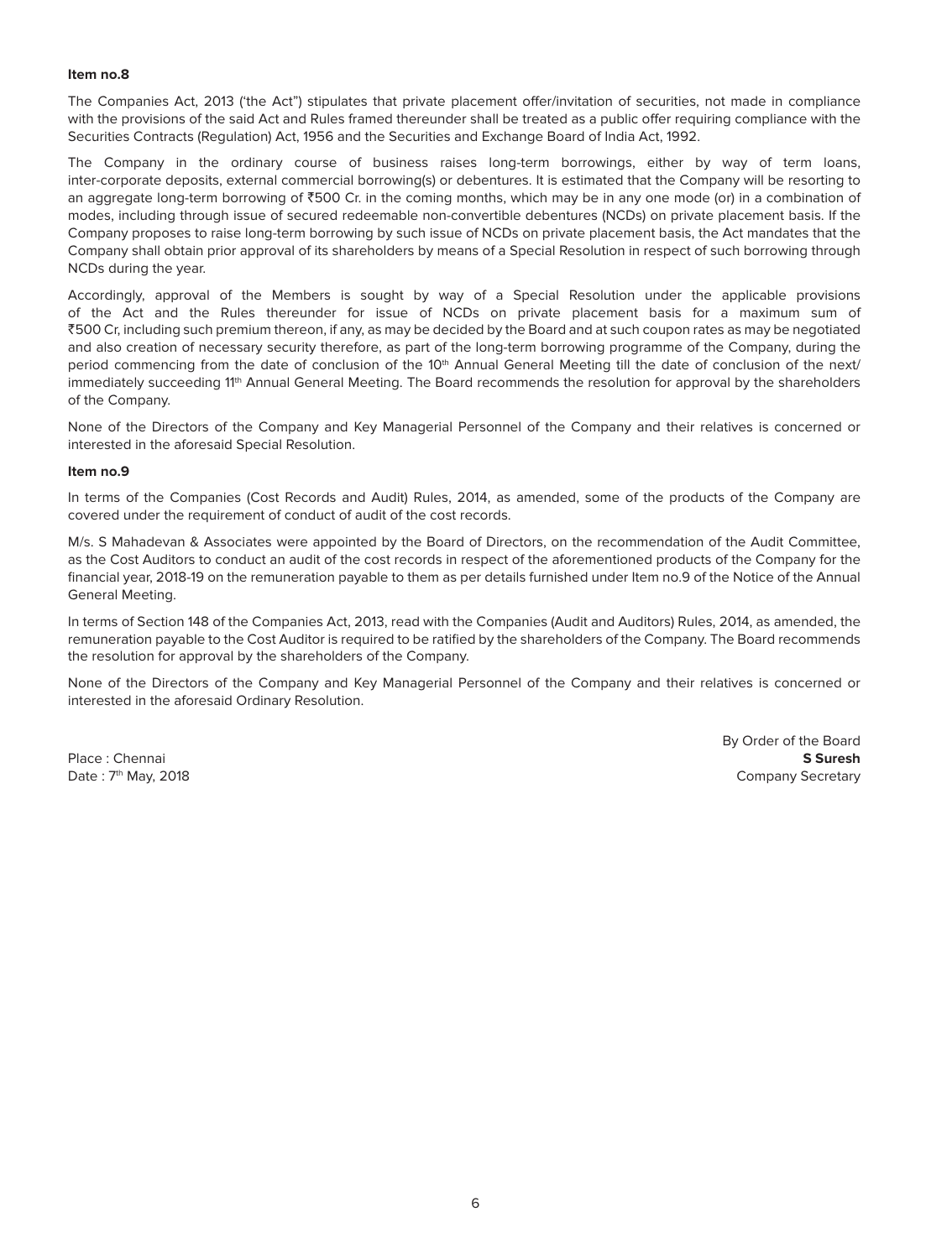# **INSTRUCTIONS FOR ELECTRONIC VOTING [e-voting]**

- I. In compliance with the provisions of Section 108 of the Companies Act, 2013, Rule 20 of The Companies (Management and Administration) Rules, 2014 as substituted by the Companies (Management and Administration) Amendment Rules, 2015 ("Amended Rules 2015") and Regulation 44 of the Securities and Exchange Board of India (Listing Obligations and Disclosure Requirements) Regulations, 2015 ("Regulations"), the Company is pleased to provide the Members the facility to exercise their right to vote on the resolutions proposed for consideration at the 10<sup>th</sup> Annual General Meeting (AGM) by electronic means and the business may be transacted through e-voting services. The facility of casting the votes by the Members using an e-voting system from a place other than the venue of the AGM ("remote e-voting") is being provided by M/s. Karvy Computershare Private Limited ("Karvy").
- II. Mr. R Sridharan of M/s. R Sridharan & Associates, Company Secretaries will act as the Scrutiniser to scrutinise the e-voting process in a fair and transparent manner.
- III. The remote e-voting period commences on Wednesday, 8<sup>th</sup> August 2018 (9.00 a.m. Indian Standard Time) and ends on Sunday, **12th August 2018 (5.00 p.m. Indian Standard Time). During this period, Members of the Company, holding shares either in physical**  form or in dematerialised form, as on the Cut-off Date of 6<sup>th</sup> August 2018, may cast their vote electronically. The remote e-voting **module shall be disabled by Karvy for voting thereafter. Once the vote on a resolution is cast by the Member, the Member shall not be allowed to change it subsequently.**
- IV. The process and manner for remote e-voting are as under:
- **A. In case of Members receiving e-mail from Karvy** (for Members whose e-mail IDs are registered with the Company/Depository Participant(s):
	- i) Open your web browser during the voting period and navigate to https://evoting.karvy.com
	- ii) Enter the login credentials (i.e. User ID and password). In case of physical folio, User ID will be the EVEN number followed by folio number. In case of Demat account, User ID will be your DP ID and Client ID. However, if you are already registered with Karvy for e-voting, you can use your existing User ID and password for casting your vote.
	- iii) After entering these details appropriately, click on "LOGIN".
	- iv) You will now reach password change menu wherein you are required to mandatorily change your password. The new password shall comprise of minimum 8 characters with at least one upper case (A-Z), one lower case (a-z), one numeric value (0-9) and a special character ( $@, #$ ,\$, etc.). The system will prompt you to change your password and update your contact details like mobile number, e-mail ID etc., on first login. You may also enter a secret question and answer of your choice to retrieve your password in case you forget it. It is strongly recommended that you do not share your password with any other person and that you take utmost care to keep your password confidential.
	- v) You need to login again with the new credentials.
	- vi) On successful login, the system will prompt you to select the e-voting event.
	- vii) Select the EVENT of Tube Investments of India Limited and click on "SUBMIT".
	- viii) Now you are ready for e-voting as "Cast Vote" page opens.
	- ix) On the voting page, enter the number of shares (which represents the number of votes) as on the Cut-off Date under "FOR/AGAINST" or alternatively, you may partially enter any number in "FOR" and partially "AGAINST" but the total number in "FOR/AGAINST" taken together not exceeding your total shareholding as mentioned herein above. You may also choose the option "ABSTAIN". If the shareholder does not indicate either "FOR" or "AGAINST" it will be treated as "ABSTAIN" and the shares held will not be counted under either head.
	- x) Shareholders holding multiple folios/demat accounts shall choose the voting process separately for each folio/demat accounts.
	- xi) Voting has to be done for each item of the Notice separately. In case you do not desire to cast your vote on any specific item, it will be treated as abstained.
	- xii) You may then cast your vote by selecting an appropriate option and click on "Submit".
	- xiii) A confirmation box will be displayed. Click "OK" to confirm, else "CANCEL" to modify. Once you have voted on the resolution, you will not be allowed to modify your vote. During the voting period, Members can login any number of times till they have voted on the resolution(s).
	- xiv) Corporate/institutional Members (i.e. other than Individuals, HUF, NRI etc.) are also required to send scanned certified true copy (PDF format) of the board resolution/authority letter etc., together with attested specimen signature(s) of the duly authorised representative(s), to the Scrutiniser at e-mail rsaevoting@gmail.com with a copy marked to evoting@karvy.com. The scanned image of the above mentioned documents should be in the naming format "TII - 10<sup>th</sup> AGM".
- **B. In case of Members receiving physical copies of the Notice of AGM** (for Members whose email IDs are not registered with the Company/ Depository Participant(s) or requesting physical copy):
	- i) E-Voting Event Number (EVEN), User ID and Password is provided in the Attendance Slip.
	- ii) Please follow all steps from sl. no. (i) to sl. no. (xiv) above to cast vote.
- **C. Voting at AGM:**

 The Members who have not cast their vote electronically can exercise their voting rights at the AGM. The Company will make necessary arrangements in this regard at the AGM venue.